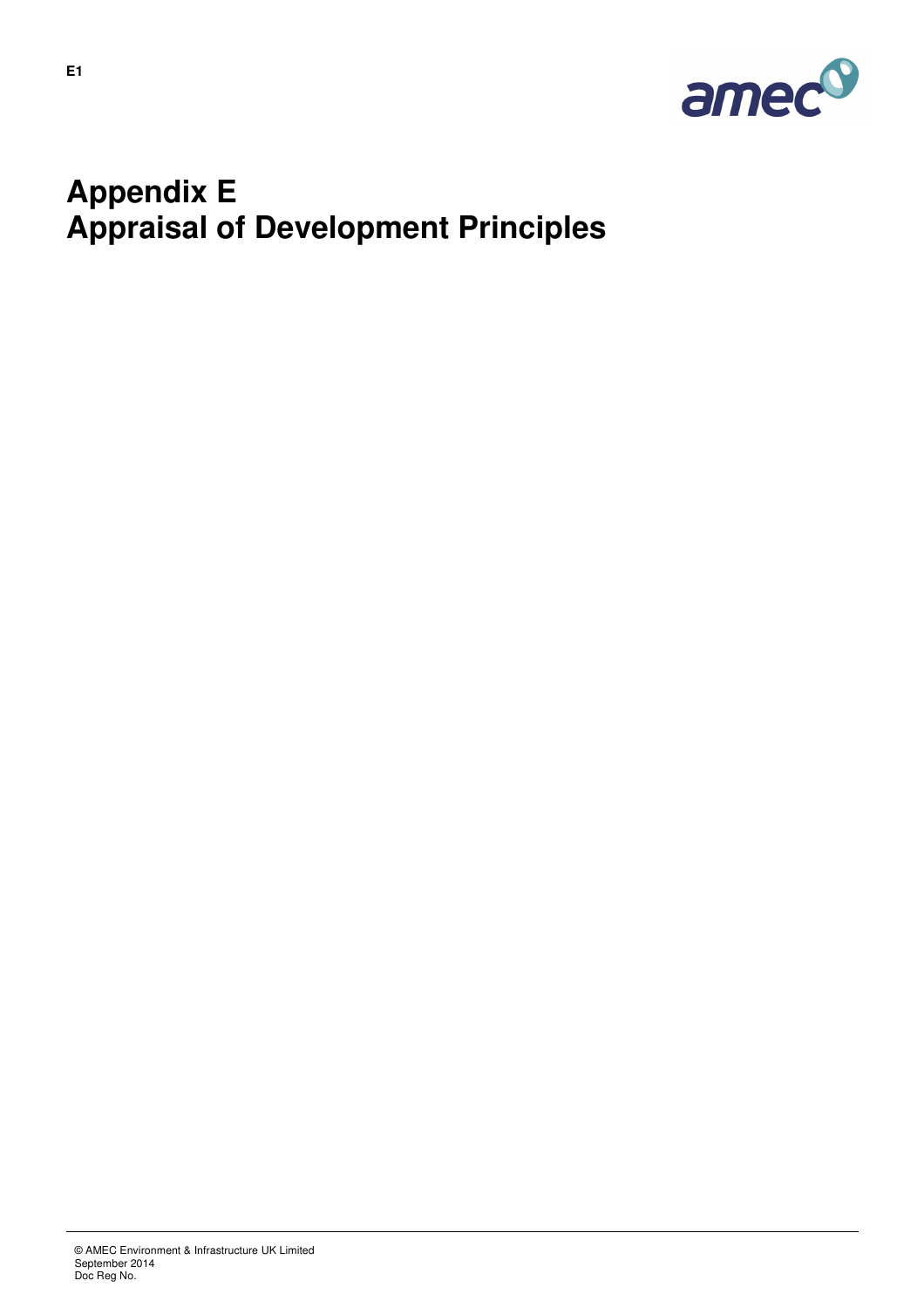## **Table E.1 Effects of Vision and Development Principles (DP1-DP4) Policies**

|                                                                                       |                    |                              |                              | <b>Vision and Development Principles</b>      |                                                     |                                                                                                                                                                                                                                                                                                                                                                                                                                                                                                                                                                                                                                                                                                                                                                                                                                                                                                                                                                                                                                                                                                                                                                                                                                                                        |
|---------------------------------------------------------------------------------------|--------------------|------------------------------|------------------------------|-----------------------------------------------|-----------------------------------------------------|------------------------------------------------------------------------------------------------------------------------------------------------------------------------------------------------------------------------------------------------------------------------------------------------------------------------------------------------------------------------------------------------------------------------------------------------------------------------------------------------------------------------------------------------------------------------------------------------------------------------------------------------------------------------------------------------------------------------------------------------------------------------------------------------------------------------------------------------------------------------------------------------------------------------------------------------------------------------------------------------------------------------------------------------------------------------------------------------------------------------------------------------------------------------------------------------------------------------------------------------------------------------|
| <b>SA Objective</b>                                                                   | DP1: York Sub Area | DP2: Sustainable Development | DP3: Sustainable Communities | Development<br>DP4: Approach to<br>Management | Cumulative Assessment of Draft<br>Planning Policies | Commentary on the effects of each policy*                                                                                                                                                                                                                                                                                                                                                                                                                                                                                                                                                                                                                                                                                                                                                                                                                                                                                                                                                                                                                                                                                                                                                                                                                              |
| 1. To meet the diverse<br>housing needs of the<br>population in a<br>sustainable way. | $++$               | $+ +$                        | $+ +$                        | ÷                                             | $+ +$                                               | <b>Likely Significant Effects</b><br>It is considered that the implementation of policies DP1 - DP4 will have a significant positive effect on meeting the diverse housing needs<br>of the population. Policy DP1 includes an aim to ensure that the City of York's current and future population including that arising from<br>economic and institutional growth is met within the York local authority area and development should not have an adverse effect upon the<br>City of York or features extending beyond its own boundaries.<br>This positive assessment is repeated for Policy DP2 which identifies that strong communities will be built by addressing the housing and<br>community needs of York's current and future population whilst Policy DP3 seeks to create a sustainable, balanced community through the<br>provision of an appropriate range of housing. Policy DP4 has been appraised positively on the basis that the Council will take a positive<br>approach to determining planning applications which reflects the presumption in favour of sustainable development contained within the<br>NPPF.<br><b>Mitigation</b><br>No mitigation required.<br><b>Assumptions</b><br>No assumptions identified.<br><b>Uncertainties</b><br>None. |
| 2. Improve the health<br>and well-being of York's<br>population.                      | $++$               | $+ +$                        | $+ +$                        | ٠                                             | $+ +$                                               | <b>Likely Significant Effects</b><br>It is expected that policies DP1-DP3 will make a significant contribution to improving the health and well-being of the City's population. The<br>policies seek to promote public transport, improving cycle and pedestrian networks (thus providing an alternative to the private car). The                                                                                                                                                                                                                                                                                                                                                                                                                                                                                                                                                                                                                                                                                                                                                                                                                                                                                                                                      |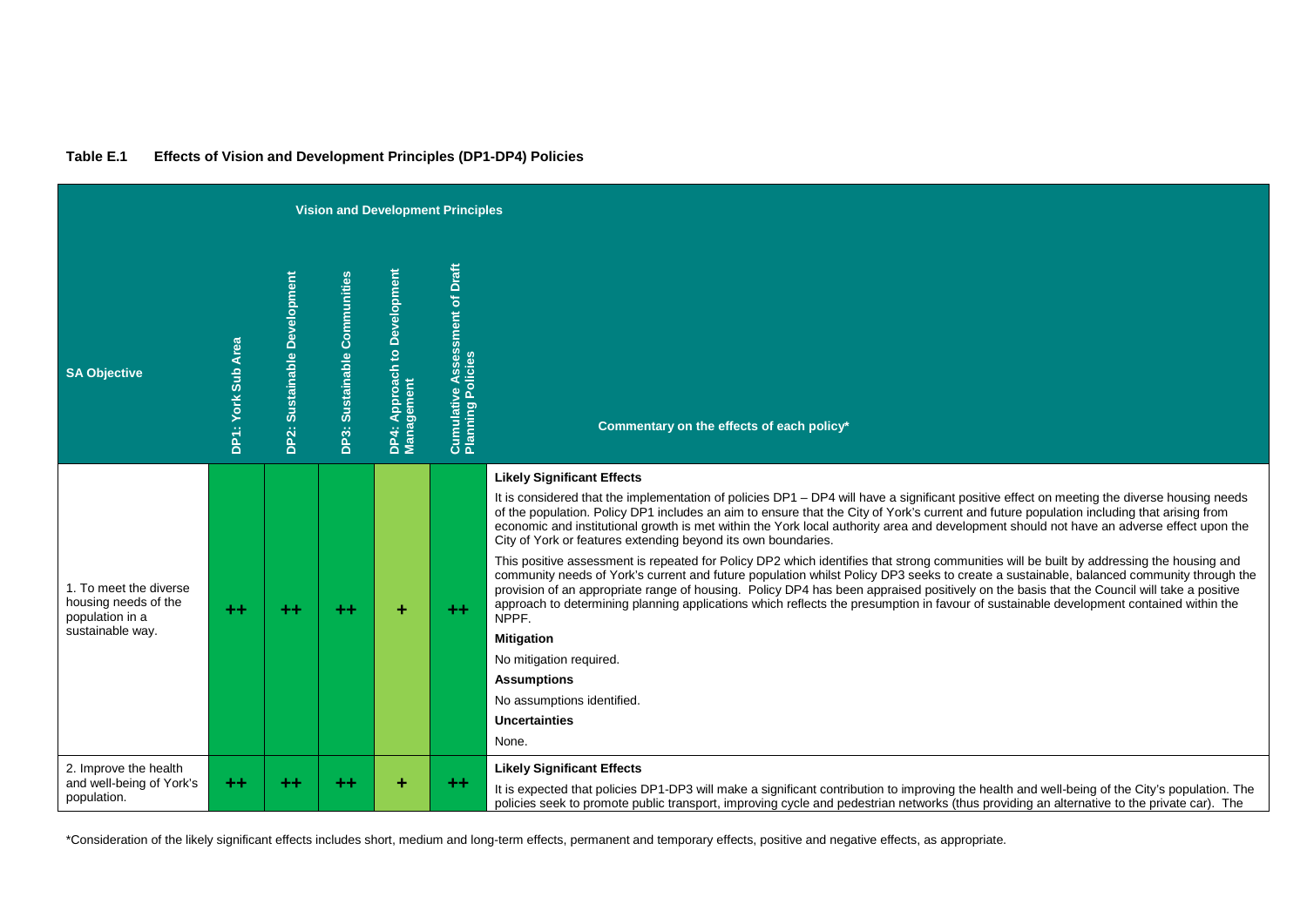|                                                                              |                    |                              |                              | <b>Vision and Development Principles</b>   |                                                        |                                                                                                                                                                                                                                                                                                                                                                                                                                                                                                                                                                                                                                                                                 |
|------------------------------------------------------------------------------|--------------------|------------------------------|------------------------------|--------------------------------------------|--------------------------------------------------------|---------------------------------------------------------------------------------------------------------------------------------------------------------------------------------------------------------------------------------------------------------------------------------------------------------------------------------------------------------------------------------------------------------------------------------------------------------------------------------------------------------------------------------------------------------------------------------------------------------------------------------------------------------------------------------|
| <b>SA Objective</b>                                                          | DP1: York Sub Area | DP2: Sustainable Development | DP3: Sustainable Communities | DP4: Approach to Development<br>Management | of Draft<br>Cumulative Assessment<br>Planning Policies | Commentary on the effects of each policy*                                                                                                                                                                                                                                                                                                                                                                                                                                                                                                                                                                                                                                       |
|                                                                              |                    |                              |                              |                                            |                                                        | policies also make provision to improve air quality and to limit environmental nuisance from development.                                                                                                                                                                                                                                                                                                                                                                                                                                                                                                                                                                       |
|                                                                              |                    |                              |                              |                                            |                                                        | Access to natural and semi-natural environments of various kinds, and in reasonable proximity to where people live and work, is a long-<br>proven benefit to human health. These policies will make a fundamental contribution to help realise that potential.                                                                                                                                                                                                                                                                                                                                                                                                                  |
|                                                                              |                    |                              |                              |                                            |                                                        | The policies have the potential to make a significant contribution to maintaining and enhancing the image of the City as a pleasant place to<br>live, work and visit, in turn benefitting the City's economy and hence well-being of the population.                                                                                                                                                                                                                                                                                                                                                                                                                            |
|                                                                              |                    |                              |                              |                                            |                                                        | <b>Mitigation</b>                                                                                                                                                                                                                                                                                                                                                                                                                                                                                                                                                                                                                                                               |
|                                                                              |                    |                              |                              |                                            |                                                        | No mitigation required.                                                                                                                                                                                                                                                                                                                                                                                                                                                                                                                                                                                                                                                         |
|                                                                              |                    |                              |                              |                                            |                                                        | <b>Assumptions</b>                                                                                                                                                                                                                                                                                                                                                                                                                                                                                                                                                                                                                                                              |
|                                                                              |                    |                              |                              |                                            |                                                        | No assumptions                                                                                                                                                                                                                                                                                                                                                                                                                                                                                                                                                                                                                                                                  |
|                                                                              |                    |                              |                              |                                            |                                                        | <b>Uncertainties</b>                                                                                                                                                                                                                                                                                                                                                                                                                                                                                                                                                                                                                                                            |
|                                                                              |                    |                              |                              |                                            |                                                        | The extent to which trends in car use, for example, can be stemmed and substituted with more sustainable modes of transport.                                                                                                                                                                                                                                                                                                                                                                                                                                                                                                                                                    |
|                                                                              |                    |                              |                              |                                            |                                                        | <b>Likely Significant Effects</b>                                                                                                                                                                                                                                                                                                                                                                                                                                                                                                                                                                                                                                               |
| 3. Improve education,<br>skills development and<br>training for an effective | ÷                  | ++                           | ÷                            | ٠                                          | ÷                                                      | Education attainment in York is identified as being high, GCSE/GNVQ and GCE/VCE A/AS Level achievements are significantly higher<br>than both the Yorkshire and Humber region and England average. Policy DP2 states that the development will help build strong<br>communities through facilitating the provision of sufficient preschool, primary and secondary education and supporting further and higher<br>education and through the provision of targeted training and recruitment. Policy DP1 states that the plan will aim to ensure the further<br>success of regionally and sub regionally important higher and further education institutions within the plan area. |
| workforce.                                                                   |                    |                              |                              |                                            |                                                        | <b>Mitigation</b>                                                                                                                                                                                                                                                                                                                                                                                                                                                                                                                                                                                                                                                               |
|                                                                              |                    |                              |                              |                                            |                                                        | None required.                                                                                                                                                                                                                                                                                                                                                                                                                                                                                                                                                                                                                                                                  |
|                                                                              |                    |                              |                              |                                            |                                                        | <b>Assumptions</b>                                                                                                                                                                                                                                                                                                                                                                                                                                                                                                                                                                                                                                                              |
|                                                                              |                    |                              |                              |                                            |                                                        | No assumptions                                                                                                                                                                                                                                                                                                                                                                                                                                                                                                                                                                                                                                                                  |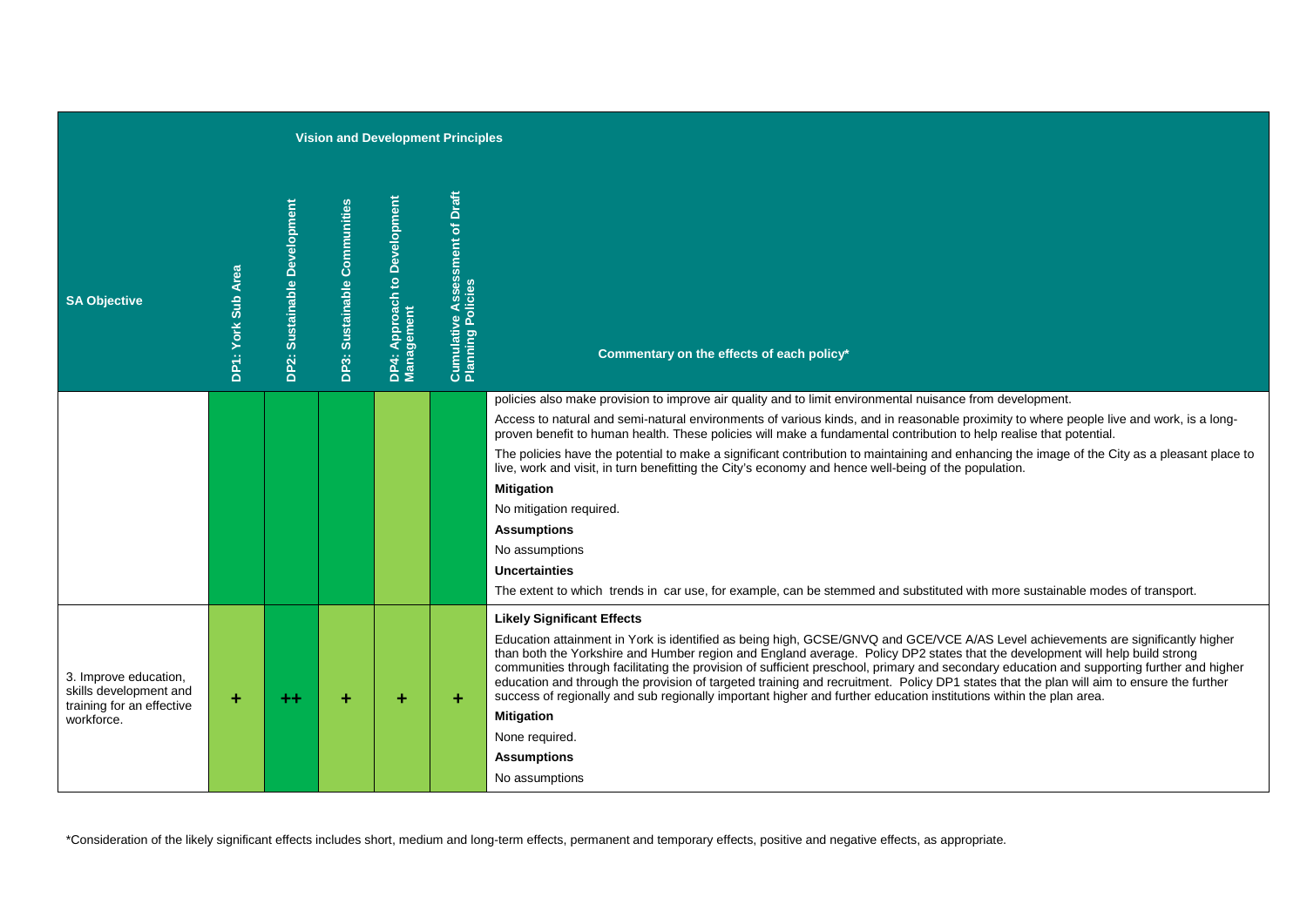|                                                                                                |                    |                              |                              | <b>Vision and Development Principles</b>   |                                                     |                                                                                                                                                                                                                                                                                                                                                                                                                                                                                                                                                                                                                                                                                                                                                                                                                                                                                                                                                 |
|------------------------------------------------------------------------------------------------|--------------------|------------------------------|------------------------------|--------------------------------------------|-----------------------------------------------------|-------------------------------------------------------------------------------------------------------------------------------------------------------------------------------------------------------------------------------------------------------------------------------------------------------------------------------------------------------------------------------------------------------------------------------------------------------------------------------------------------------------------------------------------------------------------------------------------------------------------------------------------------------------------------------------------------------------------------------------------------------------------------------------------------------------------------------------------------------------------------------------------------------------------------------------------------|
| <b>SA Objective</b>                                                                            | DP1: York Sub Area | DP2: Sustainable Development | DP3: Sustainable Communities | DP4: Approach to Development<br>Management | Cumulative Assessment of Draft<br>Planning Policies | Commentary on the effects of each policy*                                                                                                                                                                                                                                                                                                                                                                                                                                                                                                                                                                                                                                                                                                                                                                                                                                                                                                       |
|                                                                                                |                    |                              |                              |                                            |                                                     | <b>Uncertainties</b><br>The provision of targeted recruitment and training is not clearly defined.                                                                                                                                                                                                                                                                                                                                                                                                                                                                                                                                                                                                                                                                                                                                                                                                                                              |
| 4. Create jobs and<br>deliver growth of a<br>sustainable, low carbon<br>and inclusive economy. | $+ +$              | $+ +$                        |                              |                                            | ÷                                                   | <b>Likely Significant Effects</b><br>The role of the local plan in achieving this objective will be to promote private sector employment growth through the provision of sites and<br>infrastructure to deliver over 15,000 additional jobs between 2012 and 2030. Policy DP1 and DP2 set the context for the Local Plan to<br>deliver these jobs and for York to fulfil its role as a key economic driver within both the Leeds City Region and York and North Yorkshire<br>Sub Region. The emphasis upon strengthening York's retail role and supporting higher and further education as well as promoting<br>strategic employment sites will assist in meeting this objective. The benefits associated with the implementation of these policies are<br>anticipated to be delivered in the medium to long term.<br><b>Mitigation</b><br>None required.<br><b>Assumptions</b><br>No assumptions.<br><b>Uncertainties</b><br>No uncertainties. |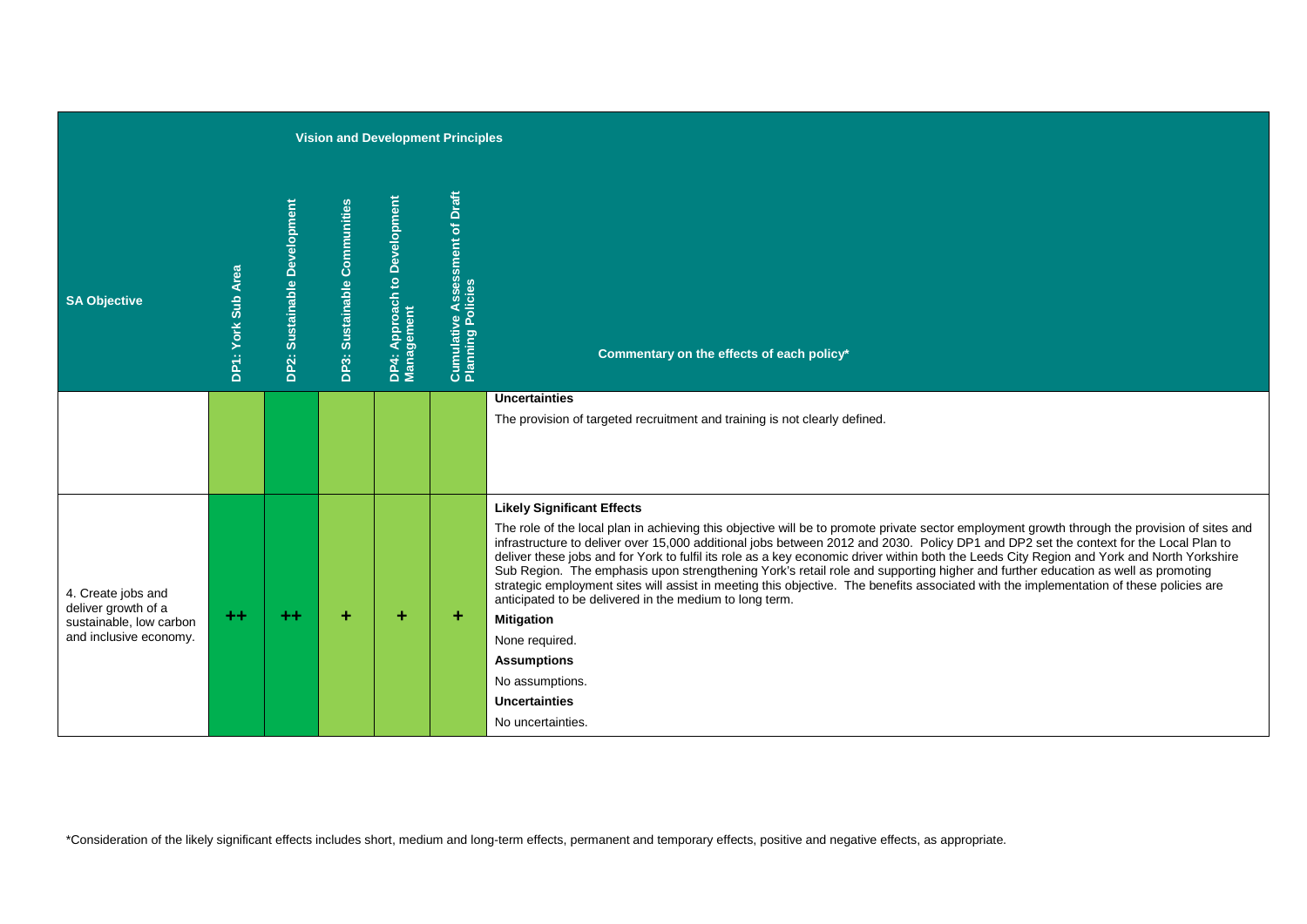| <b>Vision and Development Principles</b>                                                      |                    |                              |                              |                                                 |                                                     |                                                                                                                                                                                                                                                                                                                                                                                                                                                                                                                                                                                                                                                                                                                                                                                                                                                                                                                                                                                                                                       |  |  |  |  |
|-----------------------------------------------------------------------------------------------|--------------------|------------------------------|------------------------------|-------------------------------------------------|-----------------------------------------------------|---------------------------------------------------------------------------------------------------------------------------------------------------------------------------------------------------------------------------------------------------------------------------------------------------------------------------------------------------------------------------------------------------------------------------------------------------------------------------------------------------------------------------------------------------------------------------------------------------------------------------------------------------------------------------------------------------------------------------------------------------------------------------------------------------------------------------------------------------------------------------------------------------------------------------------------------------------------------------------------------------------------------------------------|--|--|--|--|
| <b>SA Objective</b>                                                                           | DP1: York Sub Area | DP2: Sustainable Development | DP3: Sustainable Communities | to Development<br>DP4: Approach t<br>Management | Cumulative Assessment of Draft<br>Planning Policies | Commentary on the effects of each policy*                                                                                                                                                                                                                                                                                                                                                                                                                                                                                                                                                                                                                                                                                                                                                                                                                                                                                                                                                                                             |  |  |  |  |
| 5. Help deliver equality<br>and access to all.                                                | $+ +$              | $++$                         | $+ +$                        | ÷                                               | $+ +$                                               | <b>Likely Significant Effects</b><br>The implementation of these development principles policies will help to ensure that there is access to employment, educational, public<br>transport and housing provision across the City to meet the requirements of the existing and future population of York. The most significant<br>opportunities for new provision will be associated with large scale developments. The cumulative impacts of change could be significant<br>over the longer term.<br>Benefits over the short and longer term are likely to be realised.<br><b>Mitigation</b><br>No mitigation required.<br><b>Assumptions</b><br>Assumed that there will be consistent policy implementation.<br><b>Uncertainties</b><br>None                                                                                                                                                                                                                                                                                          |  |  |  |  |
| 6. Reduce the need to<br>travel and deliver a<br>sustainable integrated<br>transport network. | $+ +$              | $+ +$                        | $^{\rm ++}$                  | ٠                                               | $+ +$                                               | <b>Likely Significant Effects</b><br>The policies DP1-DP3 have been appraised positively against this Objective. This is on the basis that economic and housing growth is<br>delivered alongside the delivery of supporting infrastructure to encourage and facilitate increased public transport use as well as improved<br>cycling and pedestrian networks in order to create more sustainable forms of travel both between existing centres and new developments<br>and those proposed strategic sites. Policy DP4 reflects that proposals which are in accordance with the Local Plan will be approved and<br>as such this policy has been appraised positively against this objective.<br>Benefits are likely to be secured over the short, medium and longer term and have the potential to be City-wide, although the contribution of<br>sustainable travel plans could be significant factor in successfully achieving the Objective.<br><b>Mitigation</b><br>The preparation and implementation of sustainable travel plans. |  |  |  |  |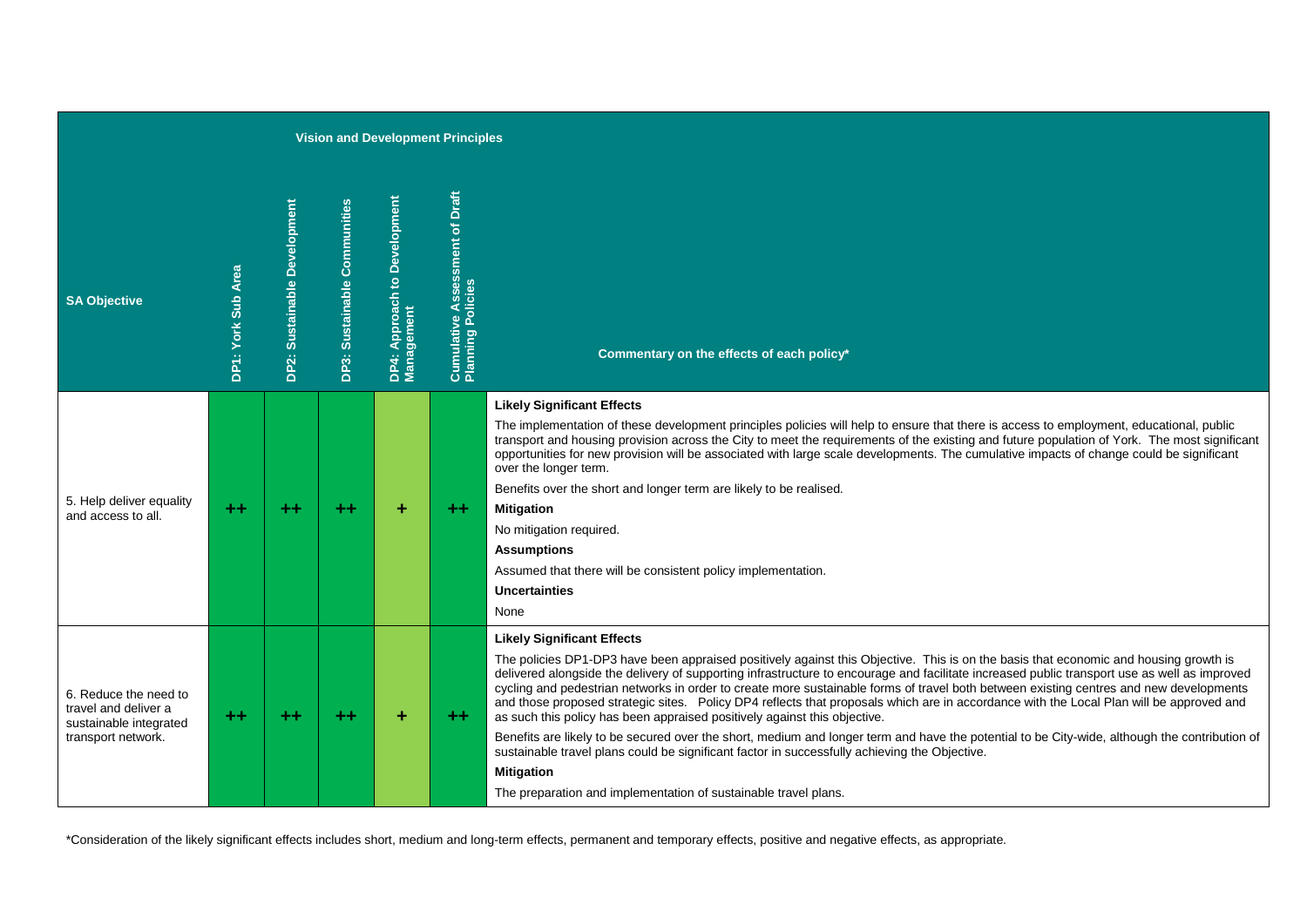|                                                                                                                      | <b>Vision and Development Principles</b> |                              |                              |                                            |                                                        |                                                                                                                                                                                                                                                                                                                                                                                                                                                                                                                                                                                                                                                                                                                                                                                                                                                                                                                                                                                                                                                                                                |  |  |  |  |
|----------------------------------------------------------------------------------------------------------------------|------------------------------------------|------------------------------|------------------------------|--------------------------------------------|--------------------------------------------------------|------------------------------------------------------------------------------------------------------------------------------------------------------------------------------------------------------------------------------------------------------------------------------------------------------------------------------------------------------------------------------------------------------------------------------------------------------------------------------------------------------------------------------------------------------------------------------------------------------------------------------------------------------------------------------------------------------------------------------------------------------------------------------------------------------------------------------------------------------------------------------------------------------------------------------------------------------------------------------------------------------------------------------------------------------------------------------------------------|--|--|--|--|
| <b>SA Objective</b>                                                                                                  | DP1: York Sub Area                       | DP2: Sustainable Development | DP3: Sustainable Communities | DP4: Approach to Development<br>Management | Draft<br>Cumulative Assessment of<br>Planning Policies | Commentary on the effects of each policy*                                                                                                                                                                                                                                                                                                                                                                                                                                                                                                                                                                                                                                                                                                                                                                                                                                                                                                                                                                                                                                                      |  |  |  |  |
|                                                                                                                      |                                          |                              |                              |                                            |                                                        | <b>Assumptions</b><br>None.<br><b>Uncertainties</b><br>Implementation of sustainable travel initiatives                                                                                                                                                                                                                                                                                                                                                                                                                                                                                                                                                                                                                                                                                                                                                                                                                                                                                                                                                                                        |  |  |  |  |
| 7. To minimise<br>greenhouse gases that<br>cause climate change<br>and deliver a managed<br>response to its effects. | $++$                                     | $++$                         | $+ +$                        | 0                                          | $+ +$                                                  | <b>Likely Significant Effects</b><br>The positive effectives of Policies DP1-DP3 are closely aligned with Objective 6. In promoting the City Centre as a shopping and leisure<br>destination, improving public transport links, cycle and pedestrian networks has the potential to play an important role in reducing<br>greenhouse gas emissions related to motor transport. However the increase in population and economic growth is likely to generate an<br>increase in vehicle use over the existing baseline, therefore mitigation in the form of travel plans will be essential to help reduce these<br>greenhouse gas emissions.<br>Benefits are likely to be realised over the medium to longer as the implementation of improved infrastructure is delivered.<br><b>Mitigation</b><br>Ensuring that new development is appropriately supported by and cross-referenced to sustainable design and travel initiatives,<br>environmental quality policies and design policies.<br><b>Assumptions</b><br>None.<br><b>Uncertainties</b><br>Policy integration to address climate change. |  |  |  |  |
| 8. Conserve or enhance<br>green infrastructure,<br>biodiversity,<br>geodiversity, flora and                          | $++$                                     | ++                           | ++                           |                                            | ++                                                     | <b>Likely Significant Effects</b><br>Policy DP1-DP3 have been appraised positively against Objective 8 by virtue of their emphasis upon conserving York's natural<br>environment and safeguarding important landscapes, biodiversity and strategic green corridors/green infrastructure. There is also<br>emphasis upon habitat restoration and creation as to deliver new development within a framework of linked multifunctional green                                                                                                                                                                                                                                                                                                                                                                                                                                                                                                                                                                                                                                                      |  |  |  |  |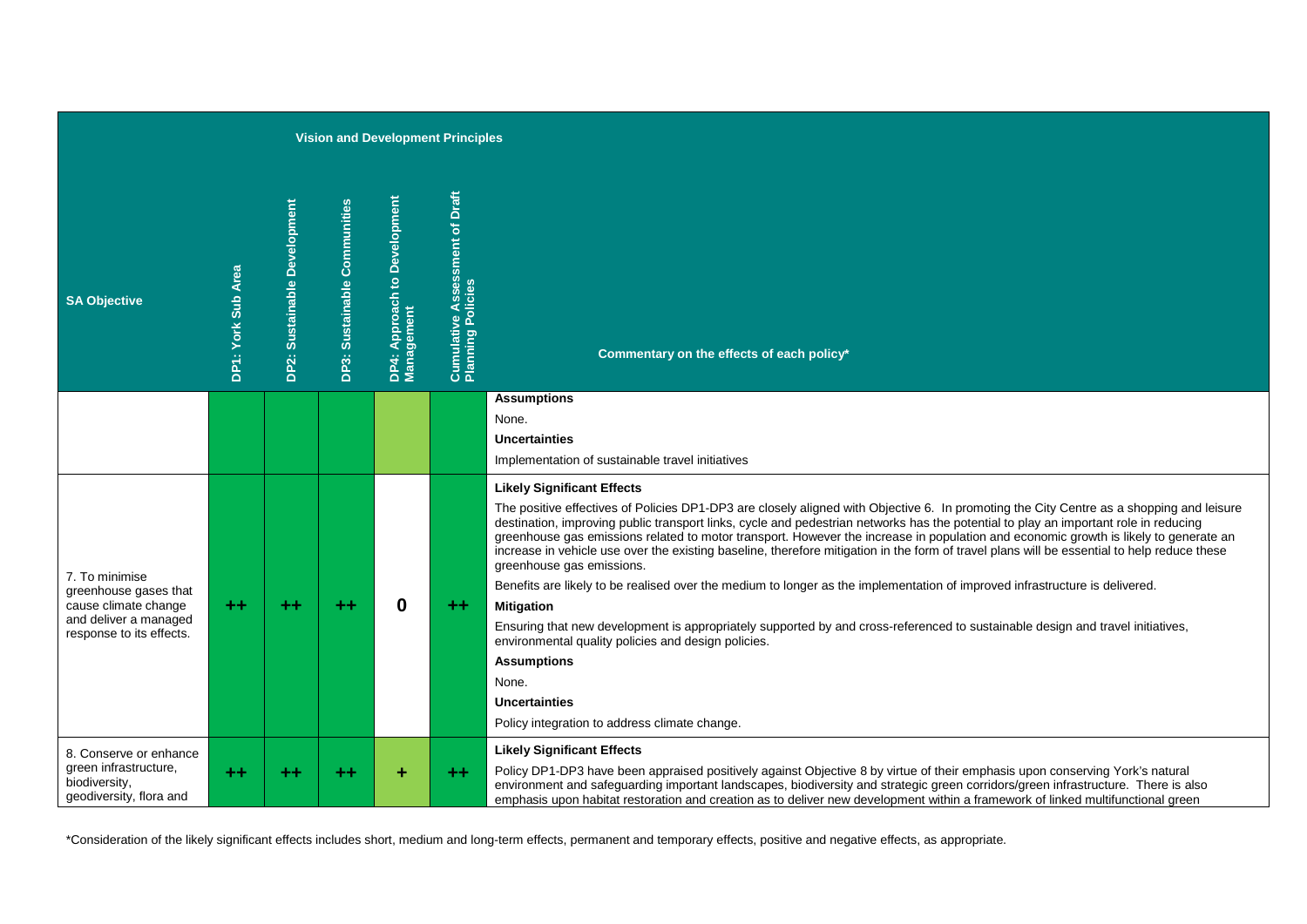|                                                                               |                    |                              |                              | <b>Vision and Development Principles</b>   |                                                     |                                                                                                                                                                                                                                                                                                                                                                                                                                                                                                                                                                                                                                                                                                                                                                                                                                                                                |
|-------------------------------------------------------------------------------|--------------------|------------------------------|------------------------------|--------------------------------------------|-----------------------------------------------------|--------------------------------------------------------------------------------------------------------------------------------------------------------------------------------------------------------------------------------------------------------------------------------------------------------------------------------------------------------------------------------------------------------------------------------------------------------------------------------------------------------------------------------------------------------------------------------------------------------------------------------------------------------------------------------------------------------------------------------------------------------------------------------------------------------------------------------------------------------------------------------|
| <b>SA Objective</b>                                                           | DP1: York Sub Area | DP2: Sustainable Development | DP3: Sustainable Communities | DP4: Approach to Development<br>Management | Cumulative Assessment of Draft<br>Planning Policies | Commentary on the effects of each policy*                                                                                                                                                                                                                                                                                                                                                                                                                                                                                                                                                                                                                                                                                                                                                                                                                                      |
| fauna for accessible<br>high quality and<br>connected natural<br>environment. |                    |                              |                              |                                            |                                                     | infrastructure which has linkages with the wider green infrastructure network.<br>In accordance with the appraisal of Green Infrastructure policies the particular challenge rests in policy implementation and the extent to<br>which, through the commitment to the preparation of Green Infrastructure Strategy for the City, genuine connectivity between various open<br>space resources can be achieved, and consequently the ability to address various agendas including more sustainable travel and equality<br>of access to open spaces.<br><b>Mitigation</b><br>None identified.<br><b>Assumptions</b><br>Longer term aspiration based on short and medium term activity.<br><b>Uncertainties</b><br>Consistency and timeframe of policy implementation. The extent which new development can contribute to the City's overall GI network in a<br>coherent fashion. |
| 9. Use land resources<br>efficiently and<br>safeguard their quality.          | ٠                  | ÷                            | ٠                            | ٠                                          | ÷                                                   | <b>Likely Significant Effects</b><br>The safeguarding of important landscapes, biodiversity and areas of environmental character, reducing waste by reusing and recycling and<br>maximising the use of secondary aggregates will help to realise this objective. Adopting the highest standards of sustainability at all stages<br>of a development has the potential to reduce land resources.<br><b>Mitigation</b><br>None identified.<br><b>Assumptions</b><br>None identified.                                                                                                                                                                                                                                                                                                                                                                                             |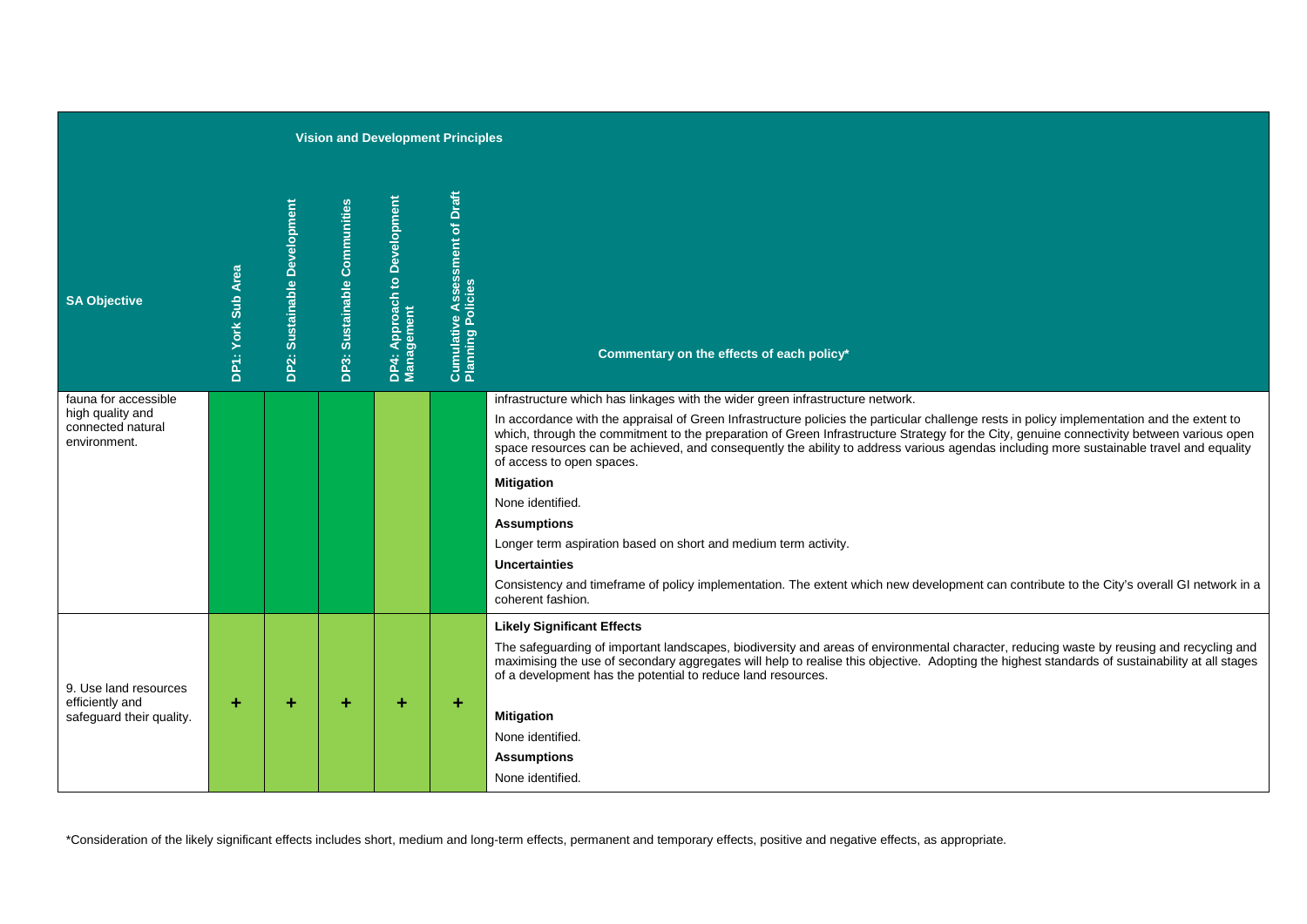|                                                                                 |                    |                              |                              |                                            | <b>Vision and Development Principles</b>            |                                                                                                                                                                                                                                                                                                                                                                                                                                                                                                                                                                                                                                                                                                                                                                                                                                                                                                                                                                               |
|---------------------------------------------------------------------------------|--------------------|------------------------------|------------------------------|--------------------------------------------|-----------------------------------------------------|-------------------------------------------------------------------------------------------------------------------------------------------------------------------------------------------------------------------------------------------------------------------------------------------------------------------------------------------------------------------------------------------------------------------------------------------------------------------------------------------------------------------------------------------------------------------------------------------------------------------------------------------------------------------------------------------------------------------------------------------------------------------------------------------------------------------------------------------------------------------------------------------------------------------------------------------------------------------------------|
| <b>SA Objective</b>                                                             | DP1: York Sub Area | DP2: Sustainable Development | DP3: Sustainable Communities | DP4: Approach to Development<br>Management | Cumulative Assessment of Draft<br>Planning Policies | Commentary on the effects of each policy*                                                                                                                                                                                                                                                                                                                                                                                                                                                                                                                                                                                                                                                                                                                                                                                                                                                                                                                                     |
|                                                                                 |                    |                              |                              |                                            |                                                     | <b>Uncertainties</b><br>None identified.                                                                                                                                                                                                                                                                                                                                                                                                                                                                                                                                                                                                                                                                                                                                                                                                                                                                                                                                      |
| 10. Improve water<br>efficiency and quality.                                    | ٠                  | ٠                            | ٠                            | ÷                                          | ÷                                                   | <b>Likely Significant Effects</b><br>The policies will make an important contribution to the maintenance and enhancement of water quality through the development of linked<br>multifunctional green infrastructure and through habitat restoration and creation which provide-natural filtration of run-off, helping to<br>manage runoff patterns and intensity and promoting the efficient working of natural systems.<br><b>Mitigation</b><br>None identified.<br><b>Assumptions</b><br>None identified.<br><b>Uncertainties</b><br>None identified.                                                                                                                                                                                                                                                                                                                                                                                                                       |
| 11. Reduce waste<br>generation and increase<br>level of reuse and<br>recycling. | ÷                  | $^{++}$                      | $+ +$                        | ÷                                          | ÷                                                   | <b>Likely Significant Effects</b><br>Implementation of policy DP2 (along with WM1and WM2) will promote the reduction of waste levels through the reduction, reusing and<br>recycling hierarchy. The policy also identifies that new waste management facilities will be provided. Policy DP3 has been appraised<br>positively on the basis of its emphasis upon ensuring the highest standards of sustainability being embedded at all stages of a<br>development, it is assumed that this will promote concepts of waste reduction during construction and operation of new development. This<br>could be enhanced by making the connection explicit rather than assumed.<br>All of the measures in these policies are therefore likely to have significant positive effects on reducing waste generation.<br><b>Mitigation</b><br>The criteria 'to ensure that the highest standards of sustainability are embedded at all stages of development' could be enhanced through |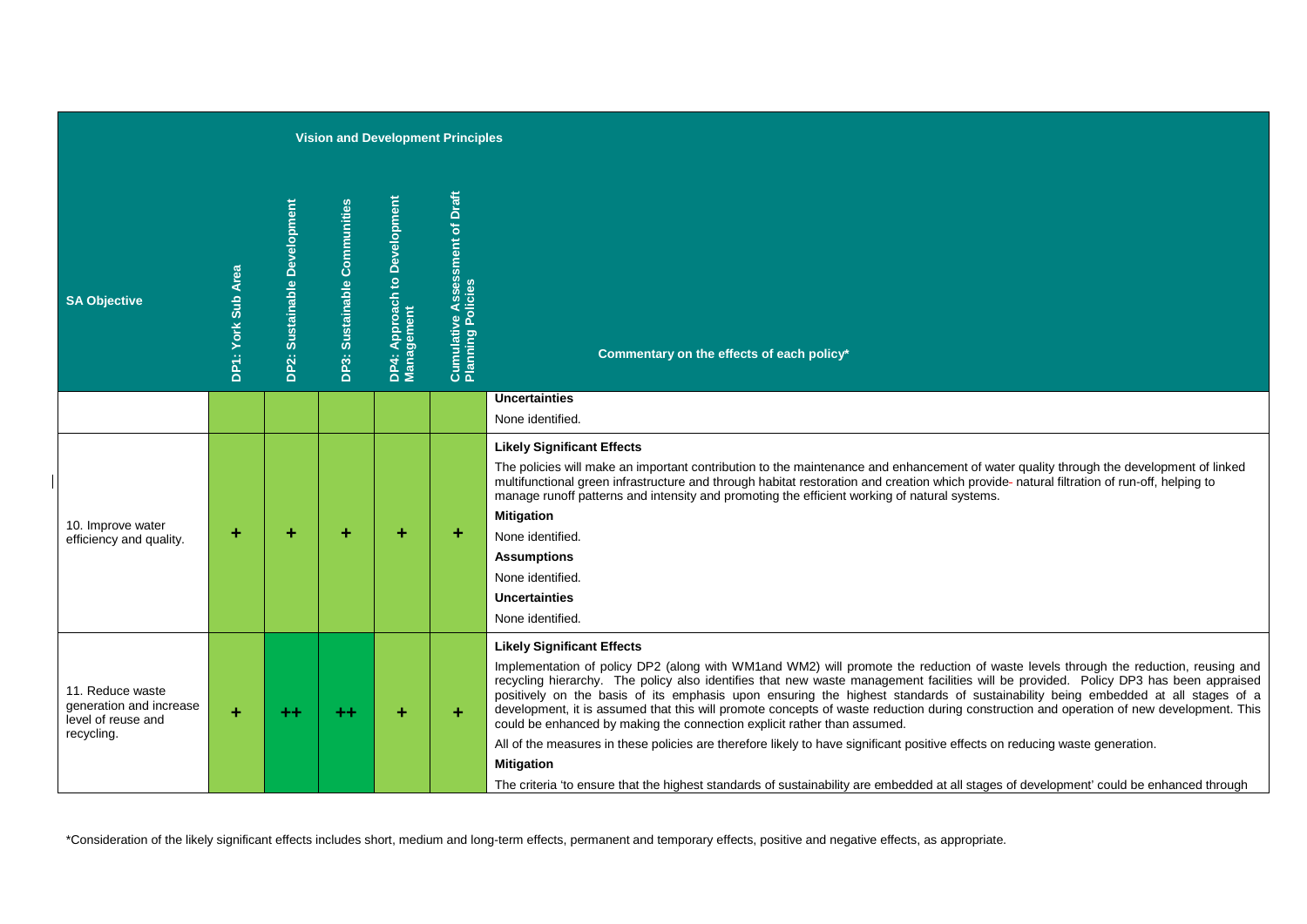|                                                                                                    |                    |                              |                              | <b>Vision and Development Principles</b>   |                                                     |                                                                                                                                                                                                                                                                                                                                                                                                                                                                                                                                                                                                                                                                                                                                                                                                                                                                       |
|----------------------------------------------------------------------------------------------------|--------------------|------------------------------|------------------------------|--------------------------------------------|-----------------------------------------------------|-----------------------------------------------------------------------------------------------------------------------------------------------------------------------------------------------------------------------------------------------------------------------------------------------------------------------------------------------------------------------------------------------------------------------------------------------------------------------------------------------------------------------------------------------------------------------------------------------------------------------------------------------------------------------------------------------------------------------------------------------------------------------------------------------------------------------------------------------------------------------|
| <b>SA Objective</b>                                                                                | DP1: York Sub Area | DP2: Sustainable Development | DP3: Sustainable Communities | DP4: Approach to Development<br>Management | Cumulative Assessment of Draft<br>Planning Policies | Commentary on the effects of each policy*                                                                                                                                                                                                                                                                                                                                                                                                                                                                                                                                                                                                                                                                                                                                                                                                                             |
|                                                                                                    |                    |                              |                              |                                            |                                                     | the inclusion of specific examples such as low carbon, zero waste and sustainable design.<br><b>Assumptions</b><br>None identified.<br><b>Uncertainties</b><br>None identified.                                                                                                                                                                                                                                                                                                                                                                                                                                                                                                                                                                                                                                                                                       |
| 12. Improve air quality.                                                                           | ÷                  | $+ +$                        | $^{\tiny{++}}$               | ÷                                          | ÷                                                   | <b>Likely Significant Effects</b><br>Promoting sustainable patterns of growth, supported by integrated pedestrian, cycle and green infrastructure networks has the potential to<br>improve air quality across the city by encouraging more sustainable travel options which will help to minimise vehicle emissions.<br>The positive effects of these policies against this objective are likely to be experienced within the medium to long term as the enhancement<br>and promotion of sustainable access will take time to develop alongside the implementation of sustainable travel plans.<br><b>Mitigation</b><br>None identified.<br><b>Assumptions</b><br>None.<br><b>Uncertainties</b><br>Implementing sustainable travel initiatives such as through sustainable travel plans and pedestrian and cycling networks which presents<br>genuine travel choices. |
| 13. Minimise flood risk<br>and reduce the impact<br>of flooding to people<br>and property in York. | $+ +$              | $^{\tiny{++}}$               | $^{\tiny{++}}$               |                                            | $++$                                                | <b>Likely Significant Effects</b><br>Policy DP1-DP3 provides the overarching framework for development within the City. Policy DP1 states that the Local Plan will ensure that<br>development within the City of York will not result in flooding within adjacent local authority areas. DP2 and DP3 states that new<br>development will protect the environment by ensuring that new development is not subject to or does not contribute to flooding.                                                                                                                                                                                                                                                                                                                                                                                                               |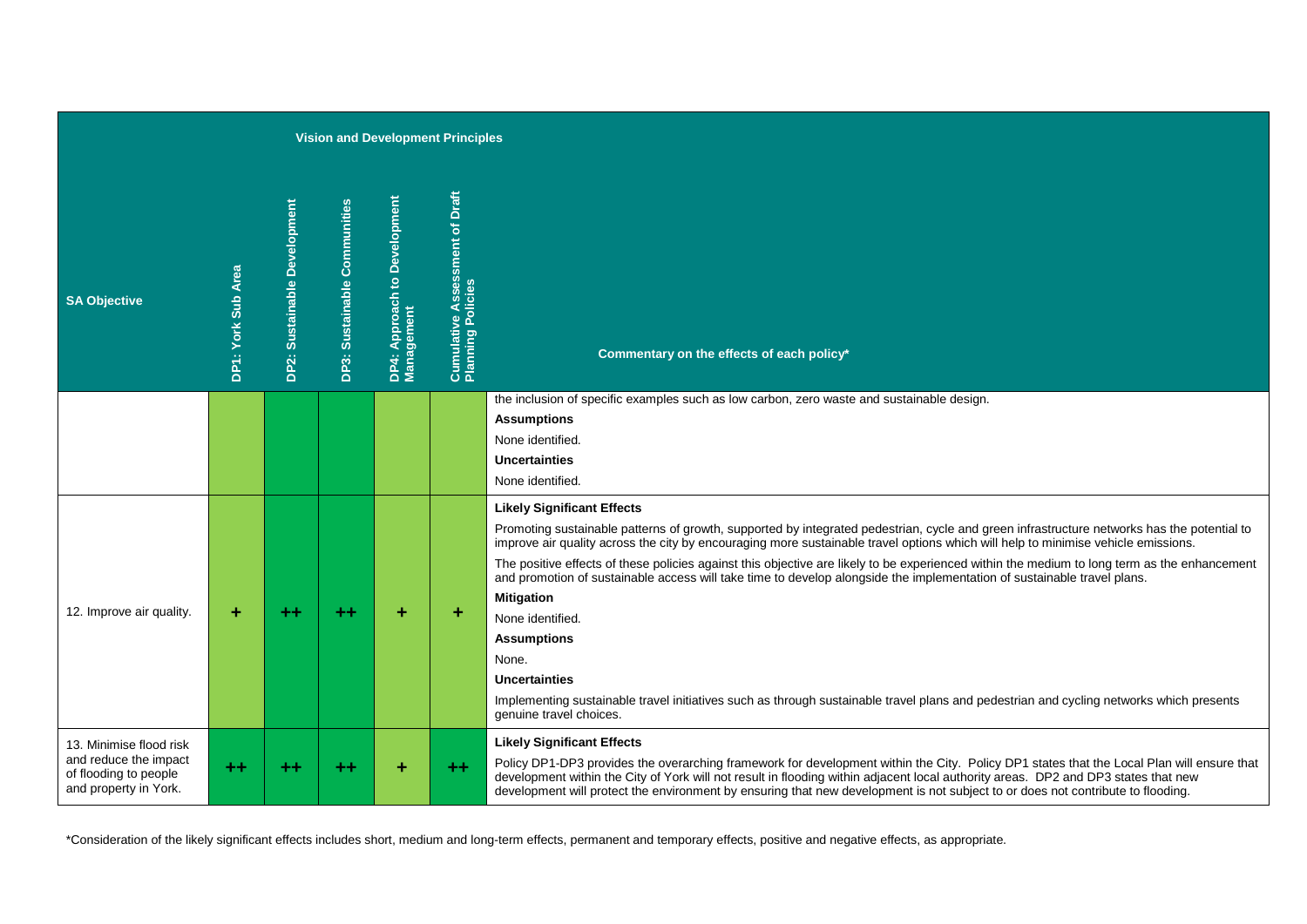|                                                                                                            |                    |                              |                              | <b>Vision and Development Principles</b>   |                                                                    |                                                                                                                                                                                                                                                                                                                                                                                                                                                                                                                                                                                                                                                                                                                                                                                                                                                                                                                                                                                                                                                                                                                                                                                                                       |
|------------------------------------------------------------------------------------------------------------|--------------------|------------------------------|------------------------------|--------------------------------------------|--------------------------------------------------------------------|-----------------------------------------------------------------------------------------------------------------------------------------------------------------------------------------------------------------------------------------------------------------------------------------------------------------------------------------------------------------------------------------------------------------------------------------------------------------------------------------------------------------------------------------------------------------------------------------------------------------------------------------------------------------------------------------------------------------------------------------------------------------------------------------------------------------------------------------------------------------------------------------------------------------------------------------------------------------------------------------------------------------------------------------------------------------------------------------------------------------------------------------------------------------------------------------------------------------------|
| <b>SA Objective</b>                                                                                        | DP1: York Sub Area | DP2: Sustainable Development | DP3: Sustainable Communities | DP4: Approach to Development<br>Management | Draft<br>৳<br>e Assessment<br>olicies<br>Cumulative<br>Planning Po | Commentary on the effects of each policy*                                                                                                                                                                                                                                                                                                                                                                                                                                                                                                                                                                                                                                                                                                                                                                                                                                                                                                                                                                                                                                                                                                                                                                             |
|                                                                                                            |                    |                              |                              |                                            |                                                                    | Policies DP2 and DP3 also address Green Infrastructure which is an important part of the City's flood management regime, through<br>providing areas for water to pond during periods of high rainfall and providing buffer areas between river corridors and residential and<br>commercial properties.<br><b>Mitigation</b><br>None identified.<br><b>Assumptions</b><br>None identified.<br><b>Uncertainties</b><br>The nature and extent of climate change and extreme events both of which might require a significantly greater contribution from green<br>infrastructure in helping to mitigate their effects.                                                                                                                                                                                                                                                                                                                                                                                                                                                                                                                                                                                                   |
| 14. Conserve or<br>enhance York's historic<br>environment, cultural<br>heritage, character and<br>setting. | $++$               | $+ +$                        | $^{++}$                      | ÷                                          | $+ +$                                                              | <b>Likely Significant Effects</b><br>York's unique historic character and setting is identified as being an essential component of its continued economic success. Policies DP1-<br>DP3 provide an overarching framework for the protection of York's historic environment, cultural heritage, heritage and setting. Policy DP1<br>states that the local plan will conserve and enhance York's historic environment and to define green belt boundaries which will help to<br>preserve the character and setting of York. Conserving and enhancing York's special character is repeated in Policy DP2 and repeated in<br>DP3 which also includes an emphasis on new development delivering high quality design and ensuring appropriate building materials are<br>used. New development is also expected to relate well to the surrounding area and its historic character and to exploit opportunities for<br>creating new and enhancing existing key views.<br>The implementation of these policies, along with Policies D1-D13 (as well as the rest of the plan) will result in significant positive effects in<br>the short, medium and long term.<br><b>Mitigation</b><br>None identified.<br><b>Assumptions</b> |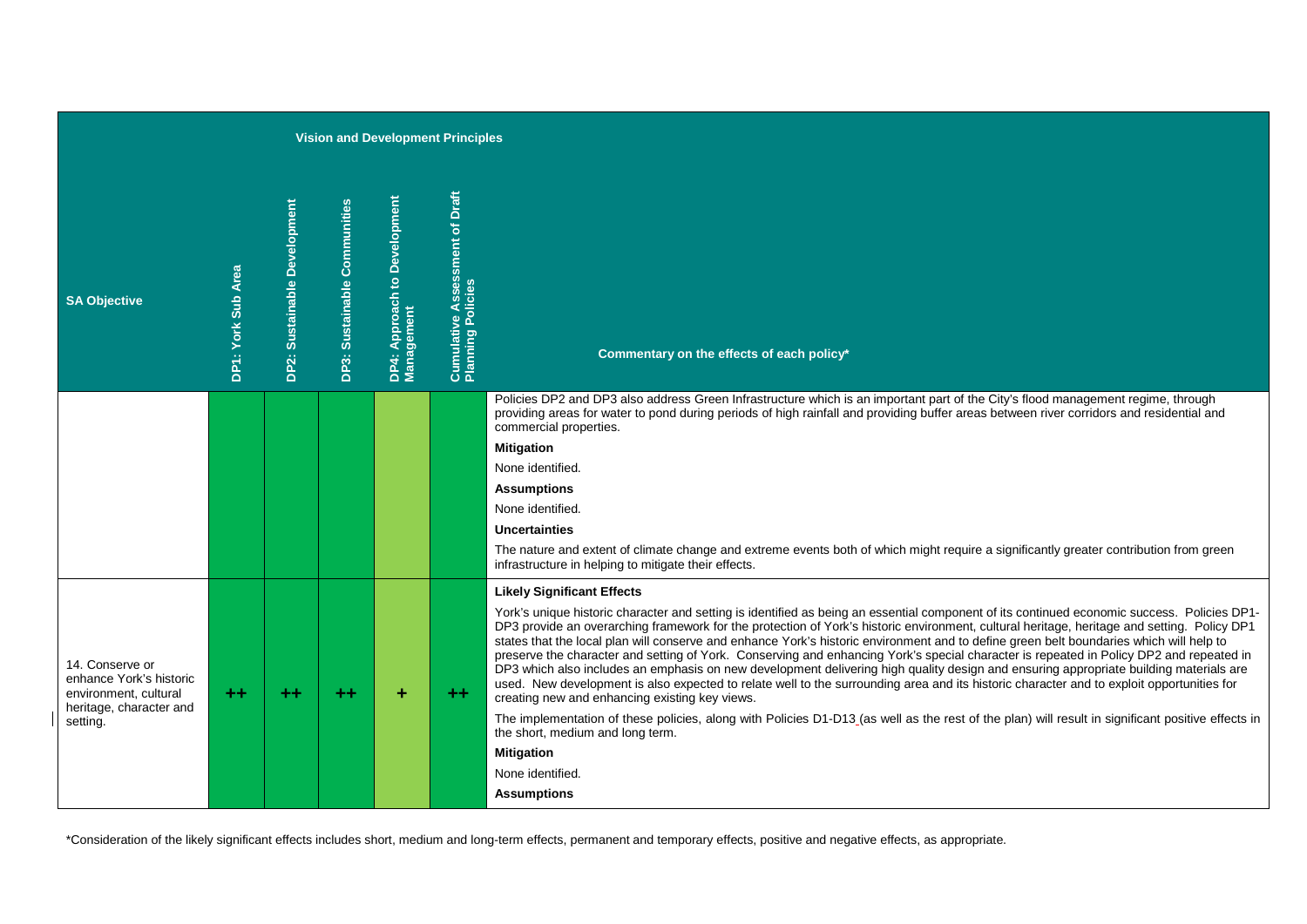|                                                                   |                    |                              |                              | <b>Vision and Development Principles</b>   |                                                     |                                                                                                                                                                                                                                                                                                                                                                                                                                                                                                                                                                                                                                                                                                                                                                                                    |
|-------------------------------------------------------------------|--------------------|------------------------------|------------------------------|--------------------------------------------|-----------------------------------------------------|----------------------------------------------------------------------------------------------------------------------------------------------------------------------------------------------------------------------------------------------------------------------------------------------------------------------------------------------------------------------------------------------------------------------------------------------------------------------------------------------------------------------------------------------------------------------------------------------------------------------------------------------------------------------------------------------------------------------------------------------------------------------------------------------------|
| <b>SA Objective</b>                                               | DP1: York Sub Area | DP2: Sustainable Development | DP3: Sustainable Communities | DP4: Approach to Development<br>Management | Cumulative Assessment of Draft<br>Planning Policies | Commentary on the effects of each policy*                                                                                                                                                                                                                                                                                                                                                                                                                                                                                                                                                                                                                                                                                                                                                          |
|                                                                   |                    |                              |                              |                                            |                                                     | None identified.<br><b>Uncertainties</b><br>Ensuring long term commitments to resource protection and enhancement.                                                                                                                                                                                                                                                                                                                                                                                                                                                                                                                                                                                                                                                                                 |
| 15. Protect and<br>enhance York's natural<br>and built landscape. | $+ +$              | $++$                         | $+ +$                        | ٠                                          | $+ +$                                               | <b>Likely Significant Effects</b><br>Strongly related to Objectives 8 and 14, the City's approach to conserving and enhancing green infrastructure, conserving York's special<br>character and heritage and enhancing the natural environment is an integral part of securing this Objective, although it can be vulnerable to<br>long term, cumulative change associated with new development. As such it will be important to ensure that a strategic view is taken on<br>overall development activity and the potential effects of cumulative change.<br><b>Mitigation</b><br>Assessment of potential cumulative impacts.<br><b>Assumptions</b><br>None identified.<br><b>Uncertainties</b><br>Extent, character and possible cumulative effects of City-wide development over the plan period. |

## **Summary**

The appraisal of the Development Principles Policies has identified significant positive effects across all objectives. As such these policies are fundamental to realising the sustainable development aspirations for the City over the short, medium and longer term in creating a framework for the Local Plan which seeks to promote growth in a sustainable manner which respects the unique characteristics of the City of York. Their effective implementation will make an important contribution to the future development of York (and the wider sub-region) whilst protecting and enhancing the City's built and natural environment, facilitating sustainable means of travel with direct benefits on the health of local residents (through improved air quality and opportunities for exercise).

Positive significant effects were identified against all of the objectives.